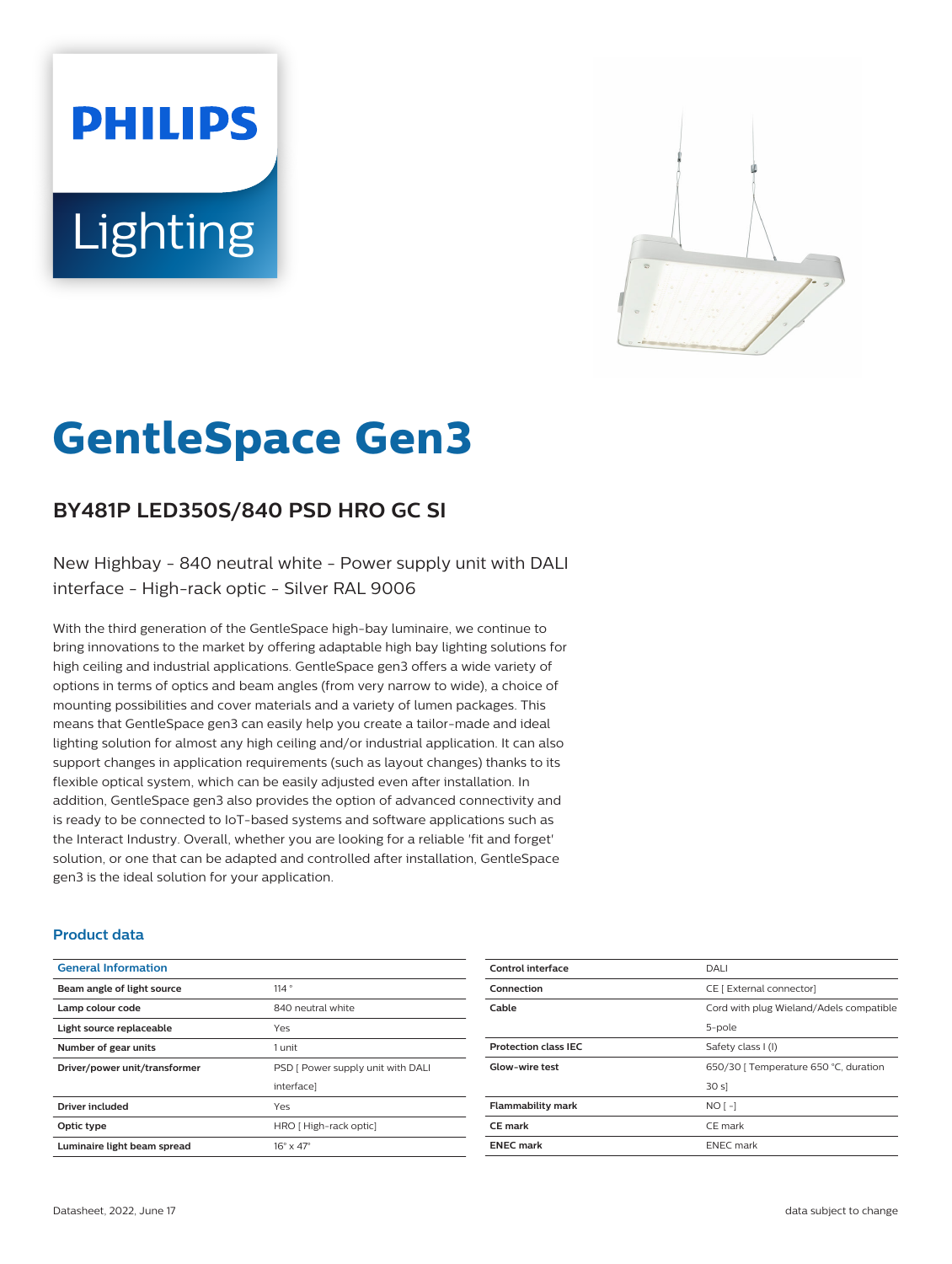## **GentleSpace Gen3**

| <b>Warranty period</b>                  | 5 years                                   |
|-----------------------------------------|-------------------------------------------|
| Constant light output                   | <b>No</b>                                 |
| Number of products on MCB (16 A type B) | 8                                         |
| Photobiological risk                    | Photobiological risk group 1 @ 200mm to   |
|                                         | EN62471                                   |
| <b>EU RoHS compliant</b>                | Yes                                       |
| <b>Product family code</b>              | BY481P [ New Highbay]                     |
| Unified glare rating CEN                | Not applicable                            |
|                                         |                                           |
| <b>Operating and Electrical</b>         |                                           |
| <b>Input Voltage</b>                    | 220-240 V                                 |
| Input frequency                         | 50 to 60 Hz                               |
| Initial CLO power consumption           | - W                                       |
| Average CLO power consumption           | $-W$                                      |
| Inrush current                          | 15.3 A                                    |
| Inrush time                             | 6.1 ms                                    |
| Power factor (min.)                     | 0.9                                       |
|                                         |                                           |
| <b>Controls and Dimming</b>             |                                           |
| Dimmable                                | Yes                                       |
|                                         |                                           |
| <b>Mechanical and Housing</b>           |                                           |
| <b>Housing material</b>                 | Aluminium                                 |
| <b>Reflector material</b>               |                                           |
| <b>Optic material</b>                   | Polycarbonate                             |
| Optical cover/lens material             | Glass                                     |
| <b>Fixation material</b>                | Steel                                     |
| Optical cover/lens finish               | Clear                                     |
| Overall length                          | 600 mm                                    |
| <b>Overall width</b>                    | 490 mm                                    |
| <b>Overall height</b>                   | 110 mm                                    |
| Colour                                  | Silver RAL 9006                           |
| Dimensions (height x width x depth)     | 110 x 490 x 600 mm (4.3 x 19.3 x 23.6 in) |
|                                         |                                           |
| <b>Approval and Application</b>         |                                           |
| Ingress protection code                 | IP65 [ Dust penetration-protected, jet-   |
|                                         | proof]                                    |
| Mech. impact protection code            | IK07 [2 J reinforced]                     |
|                                         |                                           |
|                                         |                                           |

| Initial Performance (IEC Compliant) |                        |
|-------------------------------------|------------------------|
| Initial luminous flux (system flux) | 35000 lm               |
| Luminous flux tolerance             | $+/-10%$               |
| Initial LED luminaire efficacy      | 150 lm/W               |
| Lamp colour temperature             | 4000 K                 |
| <b>Colour Rendering Index</b>       | >80                    |
| Initial chromaticity                | $(0.38, 0.38)$ SDCM <3 |
| Initial input power                 | 232 W                  |
| Power consumption tolerance         | $+/-10%$               |
|                                     |                        |

# **Over Time Performance (IEC Compliant)**

| Control gear failure rate at median useful life 5 %  |      |
|------------------------------------------------------|------|
| 50.000h                                              |      |
| Control gear failure rate at median useful life 10 % |      |
| 100.000h                                             |      |
| Lumen maintenance at median useful life*             | L90  |
| 50.000h                                              |      |
| Lumen maintenance at median useful life*             | 1.80 |
| 100.000 h                                            |      |
|                                                      |      |

#### **Application Conditions**

j.

| Ambient temperature range          | $-30$ to $+45$ °C. |
|------------------------------------|--------------------|
| Performance ambient temperature Tq | 45 °C              |
| Maximum dimming level              | 10%                |
| Suitable for random switching      | N٥                 |

| <b>Product Data</b>               |                                  |
|-----------------------------------|----------------------------------|
| <b>Full product code</b>          | 871869940767400                  |
| Order product name                | BY481P LED350S/840 PSD HRO GC SI |
| EAN/UPC - product                 | 8718699407674                    |
| Order code                        | 910500465573                     |
| SAP numerator - quantity per pack |                                  |
| Numerator - packs per outer box   |                                  |
| <b>SAP material</b>               | 910500465573                     |
| SAP net weight (piece)            | 12.000 kg                        |
|                                   |                                  |